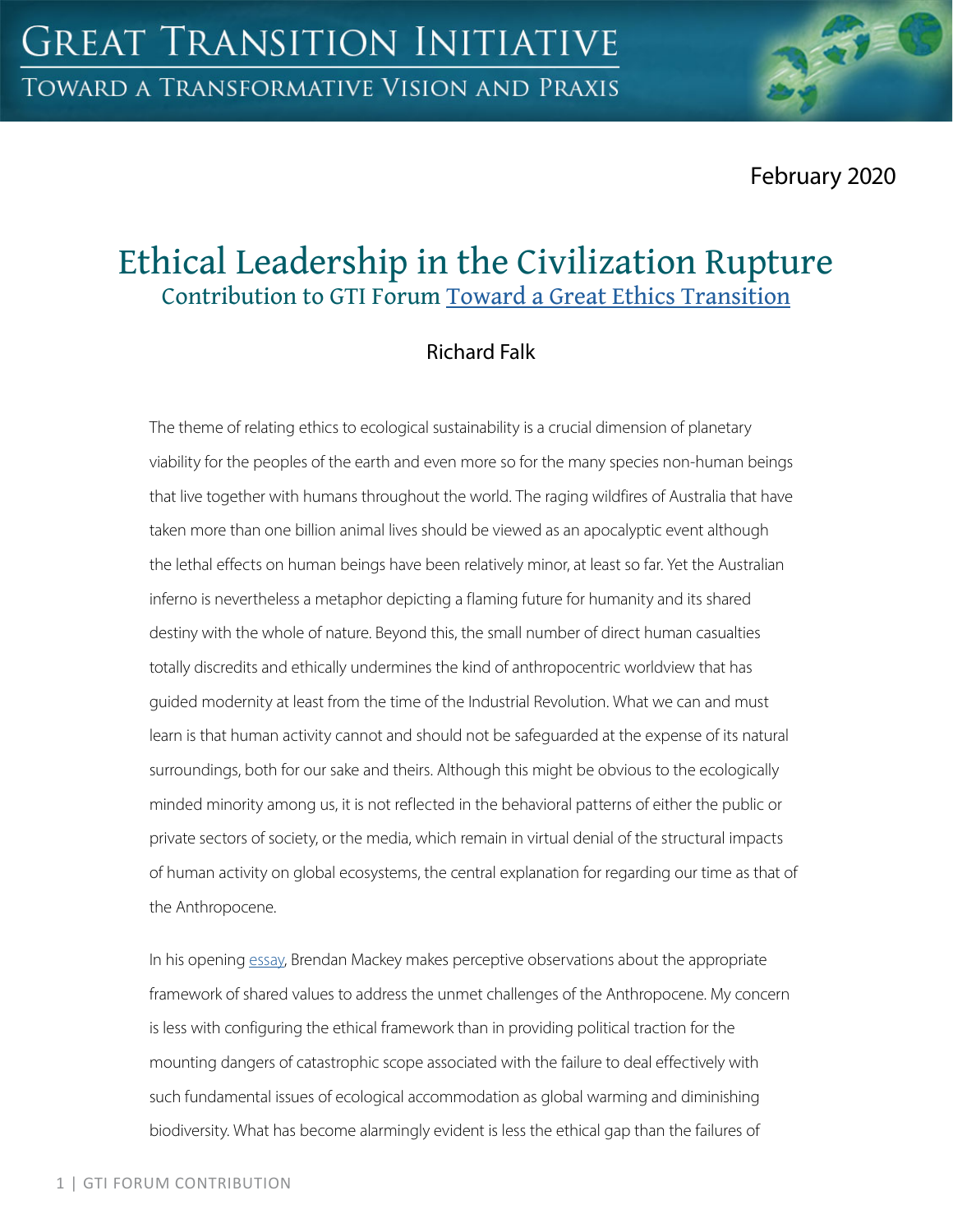political leaders, private sector elites, and media moguls to act on the basis of scientific knowledge and longer-term interests.

My view is that it is quite widely known what should be done to achieve a transition to conditions of ecological equilibrium, but that such knowledge is not acted upon because of several imposing obstacles:

**Short-termism**: There is a troubling mismatch between the accountability cycles of political, financial, and corporate leaders and officials, rarely more than a few years, and the time horizons of ecological challenges that impinge catastrophically and, quite possibly, irreversibly, but are perceived, if at all, as posing insufficient immediate threats to justify expensive and controversial policy adjustments. Such a mismatch could be viewed as an "ethical" deficiency, but it is more generally understood as the link between time expectations with respect to political performance and time expectations relating to ecological adaptation.

*Special interests*: Reinforcing these short time horizons of policymakers are a variety of collective entities that are opposed to making adjustments because of cutting into profits or heightening economic and political risks. For instance, the importance of coal exports in Australia exerted influence on national politicians of the party in power not to restrict coal as a source of energy or to impose carbon emission controls.

**Ideological and religious dogma**: Capitalist thinking tends toward trusting markets, and distrusting states and public institutions; this makes it difficult to regulate the private sector in accord with the public interest, or even to clarify the public interest as understood by science and rationality. Likewise, some *fundamentalist* religious doctrines generally oppose taking steps that challenge the omnipotence of God or divine governance as expressions of *hubris*.

*Emergency diversions*: Wartime conditions, situations of political tension, and acute economic stress resulting from food insecurities or disease epidemics divert attention from the more abstract and remote threats of climate change or loss of biodiversity.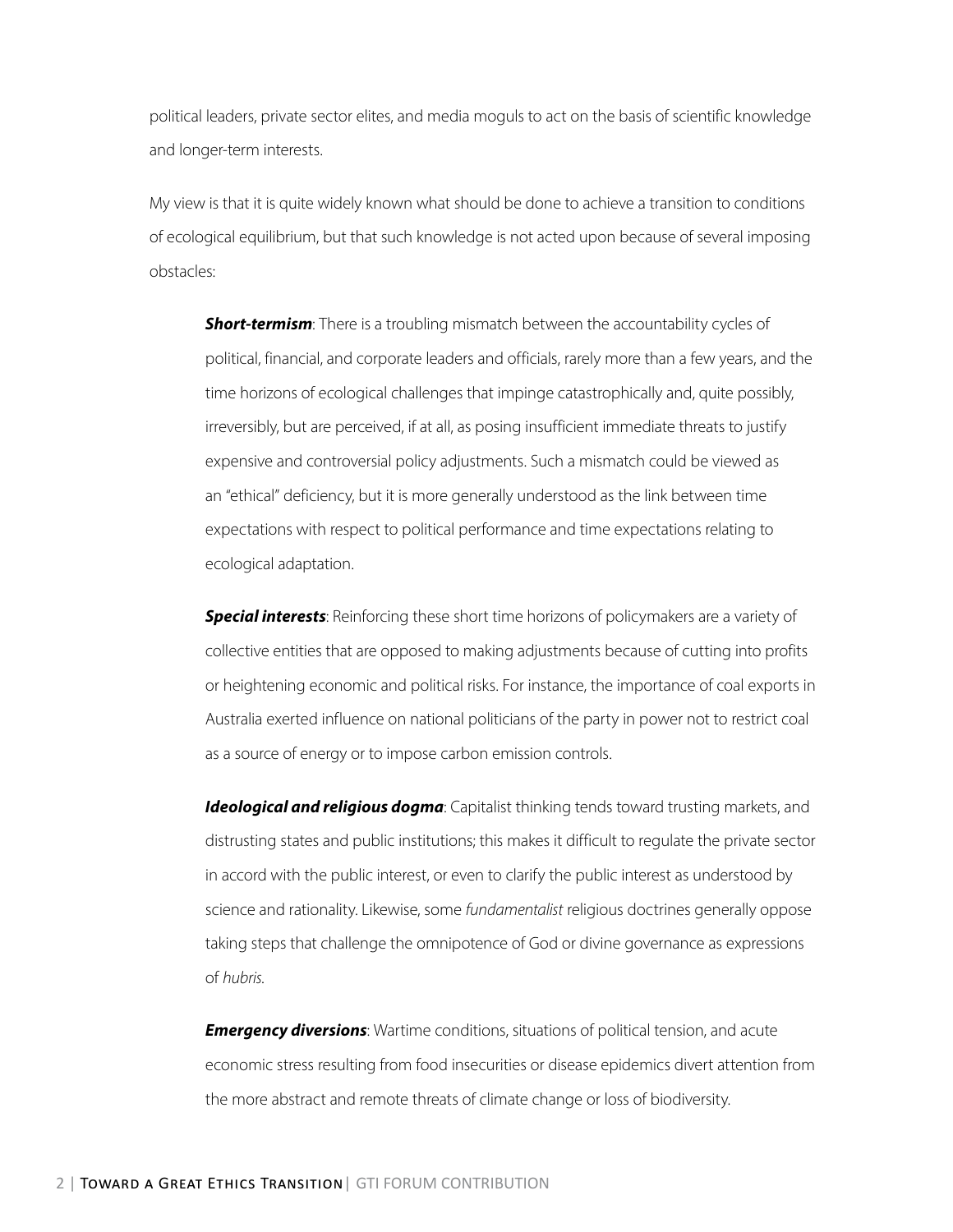*Technophilia*: There is a widespread confidence among business leaders and politicians that sense that technology will provide solutions to ecological challenges when problematic effects reach a crisis stage.

Against this background, the Earth Charter is a helpful counter-ideological text that enlightens us about the ethical foundations of what should be and needs to be done to uphold planetary viability, but so far fails to take the indispensable next step, which is to depict the politics that might make these values operational on a sufficient scale as to meet the challenges and safeguard the human and non-human future of living together on one earth in a benevolent fashion. In this sense, the Earth Charter and kindred expressions of ecological worldviews have established an overall ethical consensus. Although as the comments in this forum confirm, there is much work to be done when it comes to refining the ethical consensus. This consensus has affected public opinion, as bolstered by such adverse experiences as extreme weather events, droughts, floods, fires, and mass migration, and yet we still lack a sufficient political will or atmosphere of urgency to address root causes of these Anthropocene challenges in a manner that would hasten attaining the goals of the GTI.

Depicting the ethical framework is useful, but what makes change happen on such a momentous scale has to be more transformative in spirit and substance, which depends on nothing less than what has sometimes been called a "second Axial Revolution." Perhaps, a better formulation is to speak of the need for a "civilizational rupture," the break with the expansionary and materialist vision of modernity and its replacement by an ecologically crafted civilization that is sensitive to the ecological limits and positive potentialities of the Anthropocene. Such an eco-political transformation of values postulates a radical civilizational future that is neither predictable nor achievable by normal procedures of advocacy and political agitation. We know a lot about what needs doing, but not very much about how to get it done. To exhibit urgency may catalyze a movement with transformative energy, and so all efforts to align with an earth-centered worldview can be considered as preparation for the hard work ahead to ensure species survival grounded on a revolutionary and a new ecological equilibrium.